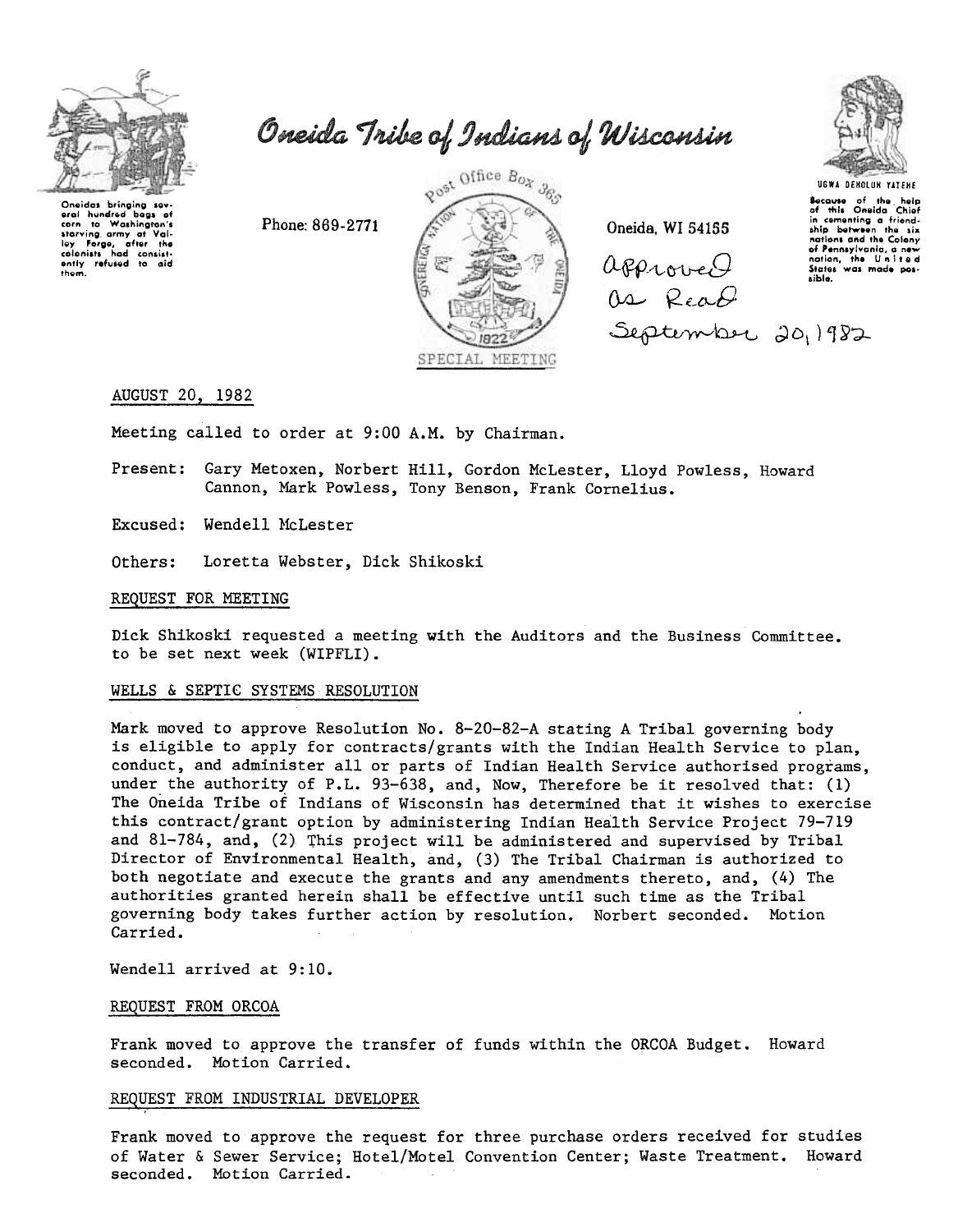Oneida Tribe of Indians of Wisconsin Special Meeting - August 20, 1982<br>Page 2

#### KATHY GREEN MOUND SYSTEM

Howard moved to approve the request to pay a one time fee to Henry Skenandoreof \$100.00. This is to cover loss of his wheat harvest and his 1abor.Norbert Seconded. Mark abstained. Frank and Wendell opposed. Motion Carried.

# RESOLUTION NO. 8-20-82-E

Norbert moved to approve the Resolution No. 8-20-82-E that states; That the resolution dated March 15, 1982, to permit further mining exploration on the Oneida Reservation be and is hereby rescinded. Howard Seconded. Frank Opposed. Motion Carried.

# RESOLUTION No. 8-20-82-B

Howard moved to approve Resolution no.8-20-82-B which states; That the Oneida Tribe of Indians of Wisconsin does hereby promote a moritorium on all metallic mineral exploration, prospecting and mining, until such time that adequate laws exist to protect and promote the interests, health, safety and welfare of its community; and that the Oneida Tribe of Indians of Wisconsin hereby supports all other Tribes, Towns and Communities in Wisconsin having similar concerns.

Lloyd Seconded. Motion Carried.

Howard will take this Resolution to the Law Office and see how this effects our land.

# ONEIDA ONE STOP PROCEDURE

Loretta gave a report on One Stop and attached are suggested procedures also the Profit & Loss Statement.

10:00 Wendell Left for Law Office.

Mark asked the Fuil Oil line item be taken out of the budget. Gary would like to see more advertisement.

# LAND COMMITTEE - Benson Land Project

Meachem Reality has been contacted regarding the property they own south of the Benson tract. Lloyd Meachem stated they would only be interested in selling their entire 20 acres or nothing at all. All attempts to get them to consider selling smaller acreage fell on deaf ears. What might be considered a concession is that they are willing to reduce their asking price from \$10,000 per acre to \$8,000 per acre. was called out of the meeting. The Business Committee has already approved \$80,000 for the adjoining 10 acres. The Negotiating team; Loretta, Carl Howard and Jean Johnson are directed to meet with Meachem Reality and come back with the best possible price for the additional 20 acre. They will try to have an answer in 10 days.

#### TRUST ACQUISITION OF ONEIDA ONE STOP

Howard moved to approve Resolution No. 8-20-82-C stating, the Oneida Tribe has recently purchased the Oneida One Stop. The Oneida Business Committee in Special Session assembled, requests the Superintendant of the Great Lakes Agency to proceed in the Trust Acquisition of the above described parcel land. Norbert Seconded. Motion Carried.